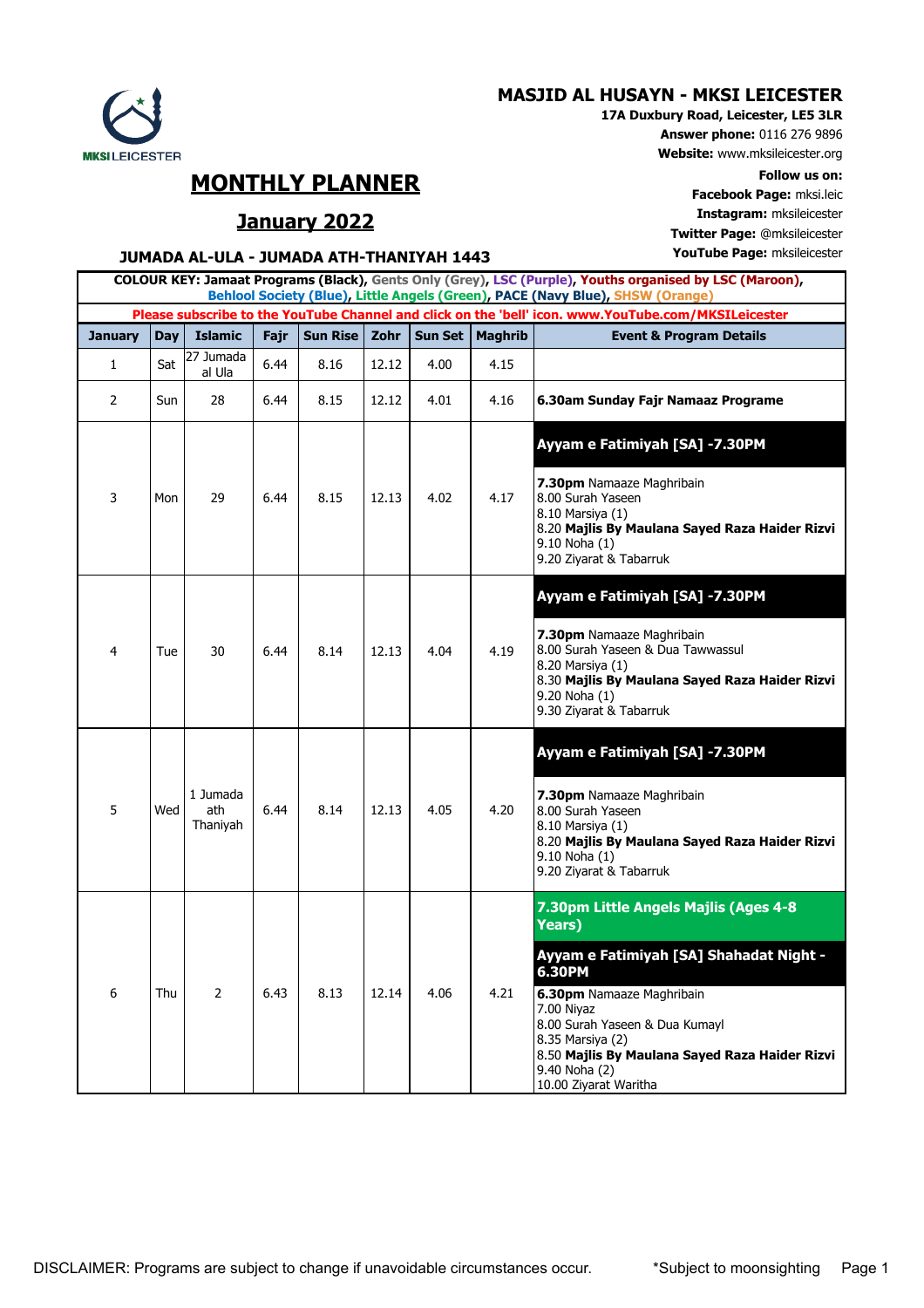| <b>January</b> | Day | <b>Islamic</b> | Fajr | <b>Sun Rise</b> | Zohr  | <b>Sun Set</b> | <b>Maghrib</b> | <b>Event &amp; Program Details</b>                                                                                                                                                                                                                                                                                                                                                                                       |
|----------------|-----|----------------|------|-----------------|-------|----------------|----------------|--------------------------------------------------------------------------------------------------------------------------------------------------------------------------------------------------------------------------------------------------------------------------------------------------------------------------------------------------------------------------------------------------------------------------|
| 7              | Fri | 3              | 6.43 | 8.13            | 12.14 | 4.07           | 4.22           | 9.30am Ladies Majlis Shahadat of Bibi<br>Fatema [AS] - Sister Ayat Abdulla<br><b>JUMA</b><br>11.50am Dua Nudba<br>12.14 Adhan<br>12.20 Juma Khutba by Sheikh Anwar Jaffer<br>12.50 Juma & Asr Namaaz<br>1.10 Ziyarat Imam Zamana<br>1.20pm Majlis - Shahadat Day of Bibi<br>Fatema [AS]<br>1.20pm Surah Yaseen<br>1.30 Marsiya<br>1.40 Majlis By Maulana Sayed Raza Haider Rizvi<br>2.10 Noha<br>2.20 Ziyarat & Tabarruk |
| 8              | Sat | 4              | 6.43 | 8.12            | 12.15 | 4.08           | 4.23           |                                                                                                                                                                                                                                                                                                                                                                                                                          |
| 9              | Sun | 5              | 6.42 | 8.12            | 12.15 | 4.10           | 4.25           | 6.30am Sunday Fajr Namaaz Programe                                                                                                                                                                                                                                                                                                                                                                                       |
| 10             | Mon | 6              | 6.42 | 8.12            | 12.16 | 4.11           | 4.26           | 8.00pm Ladies Arabic Class - Online                                                                                                                                                                                                                                                                                                                                                                                      |
| 11             | Tue | 7              | 6.41 | 8.11            | 12.17 | 4.13           | 4.28           | 11.00am Ladies Quran Tafseer Class -<br><b>Online</b><br><b>6-7pm Girls Quran Class</b>                                                                                                                                                                                                                                                                                                                                  |
| 12             | Wed | 8              | 6.41 | 8.10            | 12.17 | 4.15           | 4.30           | 8.00pm Ladies Yoga                                                                                                                                                                                                                                                                                                                                                                                                       |
| 13             | Thu | 9              | 6.40 | 8.09            | 12.17 | 4.16           | 4.31           | <b>JUM E RAAT</b><br>7.30pm Namaaze Maghribain<br>8.00 Surah Yaseen & Dua Kumayl<br>8.35 Majlis by Sheikh Anwar Jaffer<br>9.05 Ziyarat Waritha & Tabarruk                                                                                                                                                                                                                                                                |
| 14             | Fri | 10             | 6.40 | 8.08            | 12.18 | 4.18           | 4.33           | <b>JUMA</b><br>11.50am Dua Nudba<br>12.18 Adhan<br>12.25 Juma Khutba by Sheikh Anwar Jaffer<br>12.55 Juma & Asr Namaaz<br>1.20 Ziyarat Imam Zamana                                                                                                                                                                                                                                                                       |
| 15             | Sat | 11             | 6.39 | 8.07            | 12.18 | 4.20           | 4.35           | 10.30am Sharikatul Hussain Saturday<br><b>Workshop</b><br>5.00pm Little Angels Celeberation for the<br><b>Wiladat of Lady Zahra [AS] at the Zahra</b><br><b>Centre Ages (4-7 Years)</b><br>4.35pm Youth Boys Session in the Gents<br>hall<br>4.35pm Girls Baligha - Celebrating Wiladat<br>of Lady Zahra [AS] in the Ladies Hall                                                                                         |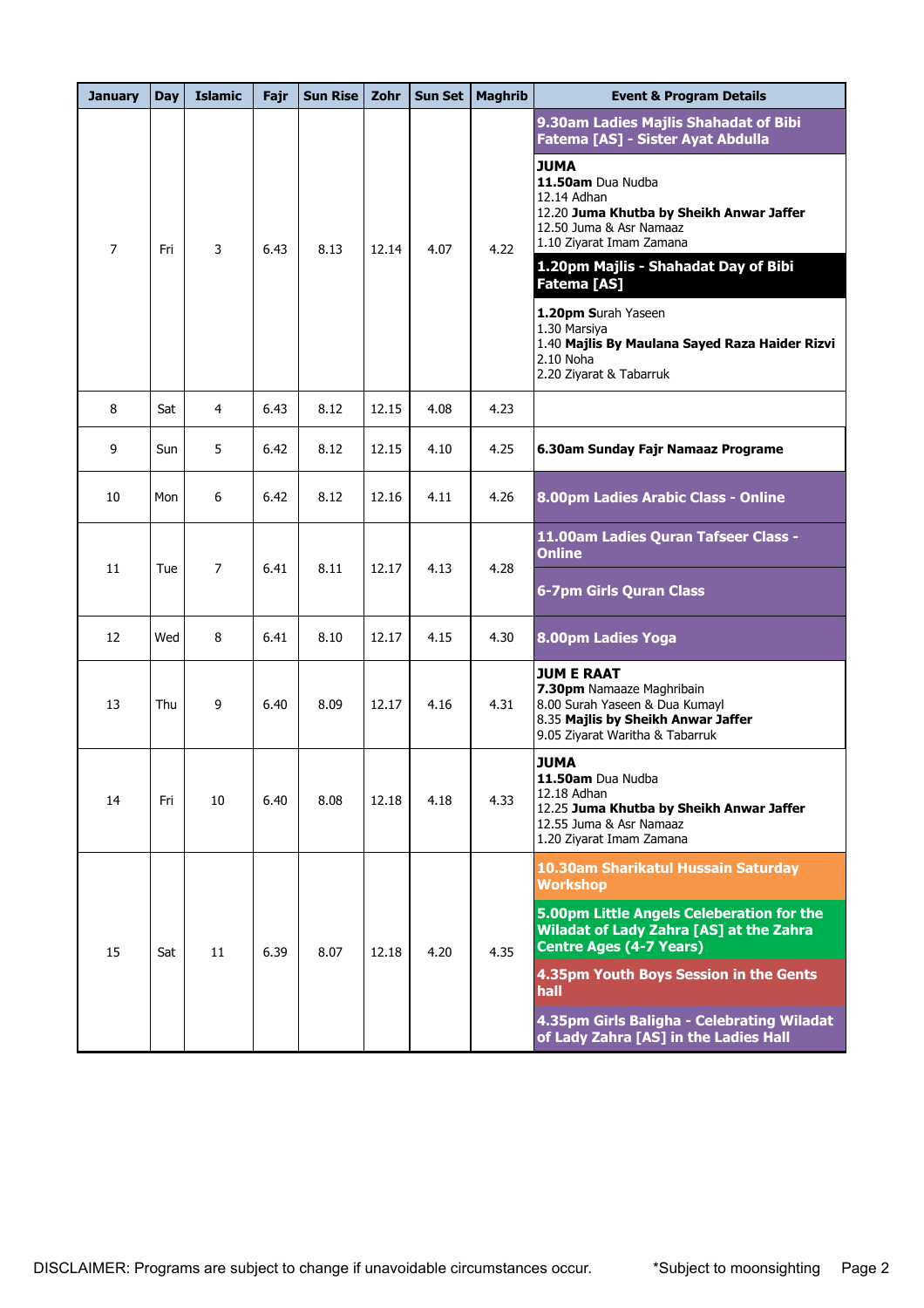| <b>January</b> | <b>Day</b> | <b>Islamic</b> | Fajr | <b>Sun Rise</b> | Zohr  | <b>Sun Set</b> | <b>Maghrib</b> | <b>Event &amp; Program Details</b>                                                                                                                                                   |
|----------------|------------|----------------|------|-----------------|-------|----------------|----------------|--------------------------------------------------------------------------------------------------------------------------------------------------------------------------------------|
|                |            |                |      |                 |       |                |                | 6.30am Sunday Fajr Namaaz Programe                                                                                                                                                   |
| 16             | Sun        | 12             | 6.39 | 8.06            | 12.18 | 4.22           | 4.37           | Shahadat of Bibi Umm Al - Banin [SA]<br>4.37pm Namaaze Maghribain<br>5.00 Surah Yaseen<br>5.10 Marsiya<br>5.20 Majlis by Sheikh Anwar Jaffer<br>6.00 Noha<br>6.10 Ziyarat & Tabarruk |
| 17             | Mon        | 13             | 6.38 | 8.06            | 12.19 | 4.23           | 4.38           | 8.00pm Ladies Arabic Class - Online                                                                                                                                                  |
| 18             | Tue        | 14             | 6.38 | 8.05            | 12.19 | 4.24           | 4.39           | 11.00am Ladies Quran Tafseer Class -<br><b>Online</b><br>6.00-7.00pm Girls Quran Class<br>7.30pm Ladies & Girls session with Sister<br><b>Ayat Abdulla at the Centre</b>             |
| 19             | Wed        | 15             | 6.37 | 8.04            | 12.19 | 4.26           | 4.41           | 8.00pm Ladies Yoga                                                                                                                                                                   |
| 20             | Thu        | 16             | 6.36 | 8.03            | 12.20 | 4.28           | 4.43           | <b>JUM E RAAT</b><br>7.30pm Namaaze Maghribain<br>8.00 Surah Yaseen & Dua Kumayl<br>8.35 Majlis by Sheikh Anwar Jaffer<br>9.05 Ziyarat Waritha & Tabarruk                            |
| 21             | Fri        | 17             | 6.35 | 8.02            | 12.20 | 4.30           | 4.45           | <b>JUMA</b><br>11.55am Dua Nudba<br>12.20 Adhan<br>12.25 Juma Khutba by Sheikh Anwar Jaffer<br>12.55 Juma & Asr Namaaz<br>1.15 Ziyarat Imam Zamana                                   |
|                |            |                |      |                 |       |                |                | 6.30pm Mothers Day Event (Open to All<br>Ladies)                                                                                                                                     |
| 22             | Sat        | 18             | 6.34 | 8.01            | 12.20 | 4.31           | 4.46           | 10.30am Sharikatul Hussain Saturday<br><b>Workshop</b>                                                                                                                               |
|                |            |                |      |                 |       |                |                | 6.30am Sunday Fajr Namaaz Programe                                                                                                                                                   |
| 23             | Sun        | 19             | 6.33 | 7.59            | 12.20 | 4.33           | 4.48           | Wiladat of Sayyeda Fatema [AS] - 4.33pm<br>4.48pm Namaaze Maghribain<br>5.15 Hadithe Kisaa<br>5.25 Qasida (2)<br>5.40 Majlis by Sheikh Anwar Jaffer<br>6.10 Ziyarat & Tabarruk       |
| 24             | Mon        | 20             | 6.32 | 7.57            | 12.20 | 4.35           | 4.50           | 8.00pm Ladies Arabic Class - Online                                                                                                                                                  |
| 25             | Tue        | 21             | 6.31 | 7.56            | 12.20 | 4.37           | 4.52           | 11.00am Ladies Quran Tafseer Class -<br><b>Online</b><br>6.00-7.00pm Girls Quran Class                                                                                               |
| 26             | Wed        | 22             | 6.30 | 7.55            | 12.21 | 4.39           | 4.54           | 8.00pm Ladies Yoga                                                                                                                                                                   |
| 27             | Thu        | 23             | 6.29 | 7.54            | 12.21 | 4.41           | 4.56           | <b>JUM E RAAT</b><br>7.30pm Namaaze Maghribain<br>8.00 Surah Yaseen & Dua Kumayl<br>8.35 Majlis by Sheikh Anwar Jaffer<br>9.05 Ziyarat Waritha & Tabarruk                            |